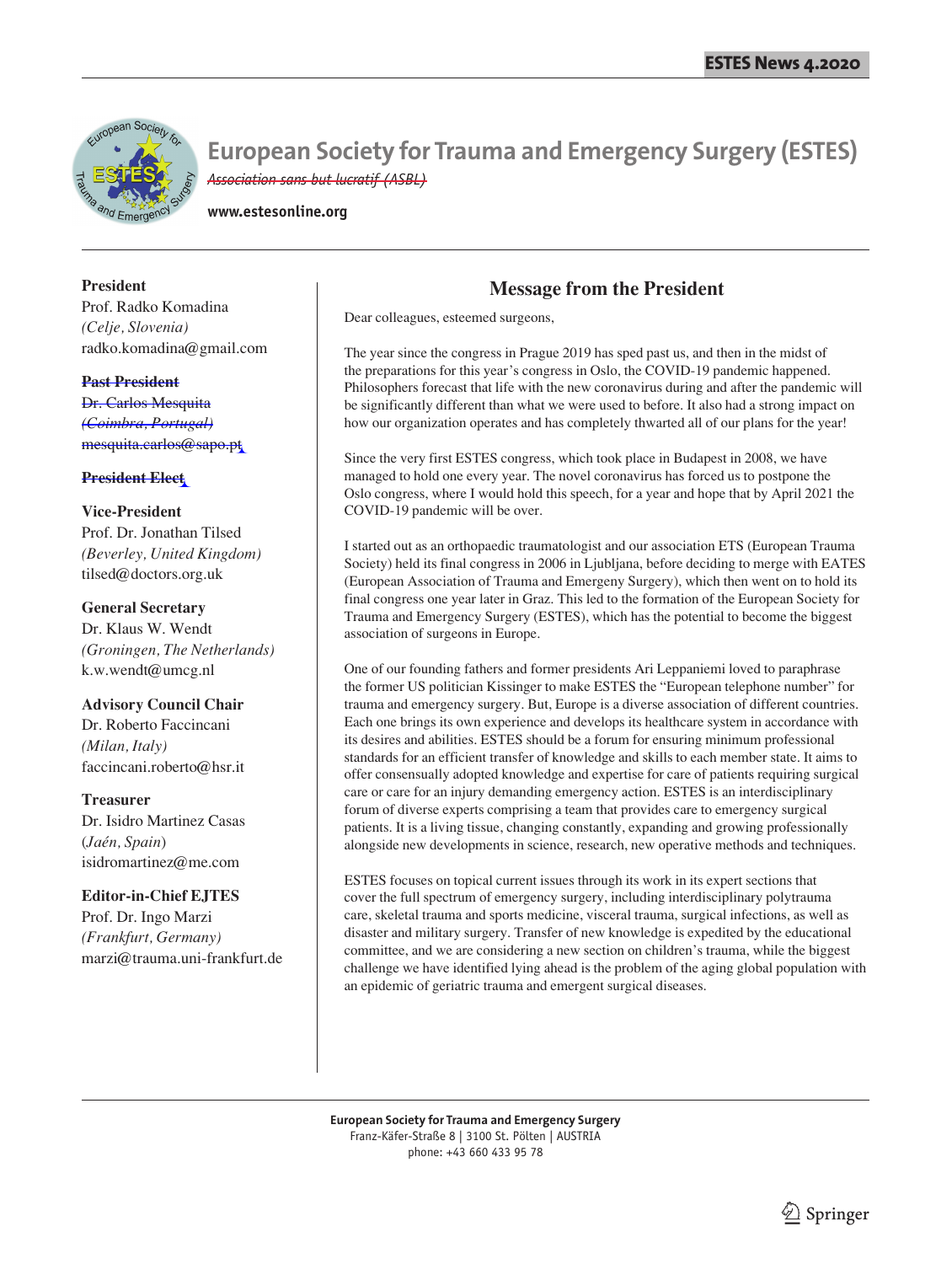

**European Society for Trauma and Emergency Surgery (ESTES)** *Association sans but lucratif (ASBL)*

**www.estesonline.org**

ESTES now has a very varied membership: most members from ETS came from national traumatological associations, while at EATES most were individual. We want the number of individual members to grow, and to accomplish that we need to make our organization attractive, open it for new ideas and initiatives, make it light and transparent, with easy access to the chairs of the sections, committees and boards, so that a well-functioning democratic mechanism constantly encourages the European forum for fast and effective exchange of ideas and know-how between emergency surgeons and traumatologists.

The novel coronavirus left an indelible mark on the year. It forced us to reorganize into COVID-19 surgery as fast as possible, prepare recommendations, cooperate in different forums for exchanging experience, and publish recommendations and guidelines. The novel coronavirus changed our established way of communicating. We began working from home with video-assisted meetings and expert conferences. We have prepared scenarios for video and hybrid conferences and a congress, and we have a plan on how to attract the industry and exhibitors. ESTES shall not yield to a virus!

The Oslo 2020 congress was fully prepared when the coronavirus forced us to postpone it for a year. I thank our Norwegian colleagues and the organizational committee to be willing to take on double stress, one year longer than regular congress preparations.

I thank all members, sections, committees, the ESTES Advisory Council and the Executive Board for the honour to address you and I am looking forward to the next year of shared work to make our ESTES into the central European expert organization for trauma and emergency surgery.

Radko Komadina ESTES President